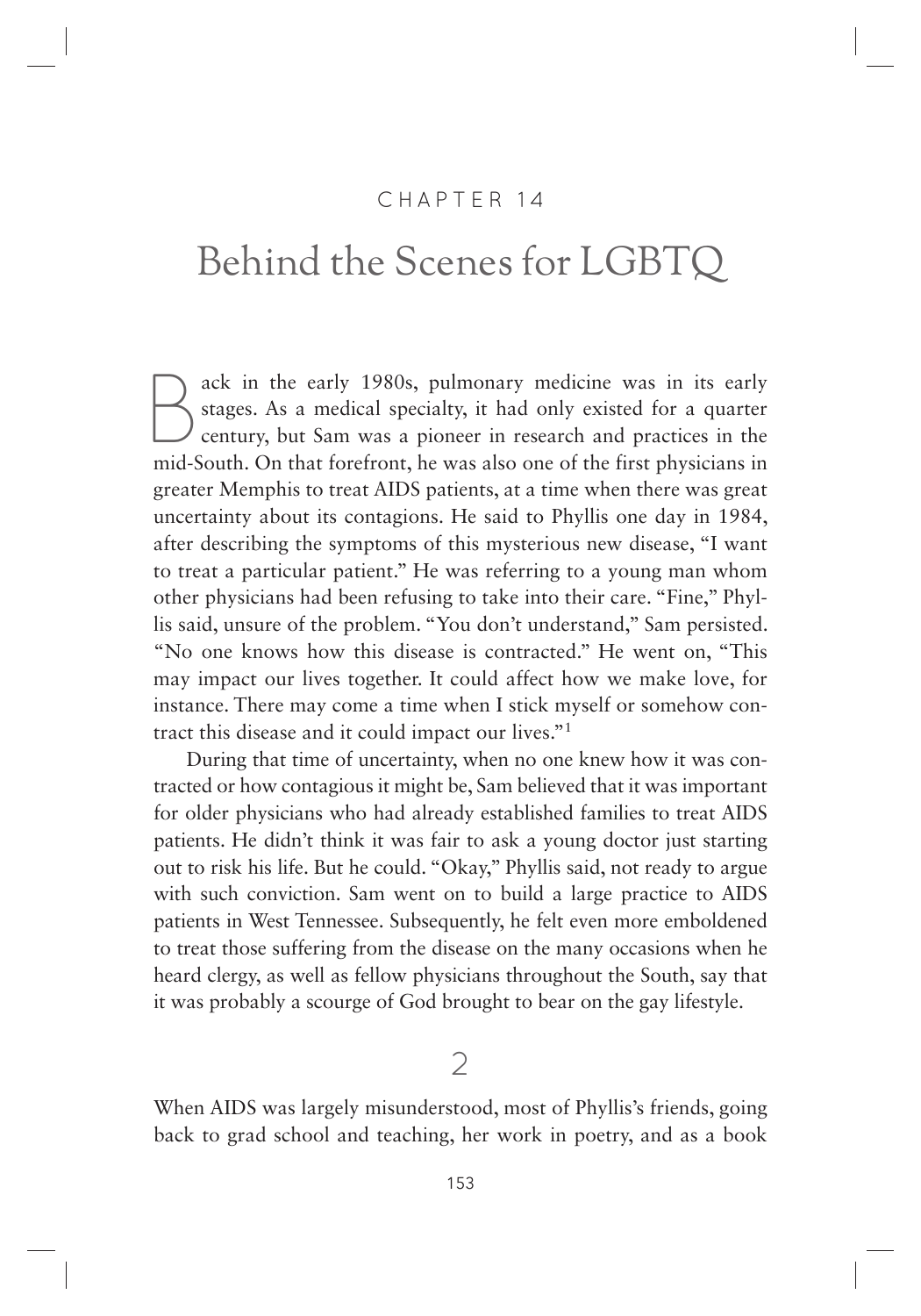publisher, were scholars, artists, and writers. These communities seemed to be touched by the disease more than others. Also then, Phyllis was serving as a member of the vestry of St. Anne's Episcopal Church in Millington, Tennessee. It was on that vestry that she first became sensitized to the fact that her denomination did not permit the ordination of gays and lesbians. The bishop of West Tennessee was staunchly opposed to changing this practice, as were the majority of voting members in the House of Deputies at the triennial General Convention of the Episcopal Church USA. Phyllis had many gay friends, but hadn't given the issues much thought until the gay community seemed to be embattled from all sides—disease decimating their lives, and acceptance of their rights in question.

Still, most of the impetus in the Tickle home toward the cause for gay rights came from Sam. Sparked by his work as a physician, aware firsthand of what was happening to the lives of gay patients and friends, Sam was prodding Phyllis to pay attention to a growing crisis. His anti-religion stance was simultaneously strengthening, the more he watched the leaders of churches speak uncaringly, unchristianly, on this subject. He also, in working with St. Luke's Press, knew many writers whose lives were touched by the growing epidemic. In fact, the press's accountant was transgendered in some as-yet-to-be-understood ways, and s/he and Sam became good friends.

Going back to his own school days, Sam never felt like he quite fit in. He was drawn to depressives, neurotics, misfits, and those who had been hurt or felt excluded. By the time the AIDS crisis erupted, it was already clear to Phyllis why Sam's love for LGBTQ people developed so easily because he felt that he was one of them. It was a few years earlier when he came out privately to Phyllis as bisexual. This is how he described it to a physician colleague who was also a transgender friend: "After 15 or 20 years of marriage I told her I need a man. I need her [Phyllis] more, but I think I would have lost it had I not made that plea to her. She approved because that is who I am. Yes, I know it even improved our sex life. I leave the closet door open but do not advertise." From then on, at least, Sam enjoyed occasional sexual partners who were men. He goes on to speak of "Phyllis and our deep love," adding, "She approves of my men and knows each one and is best friends with them. She knows I need a man."2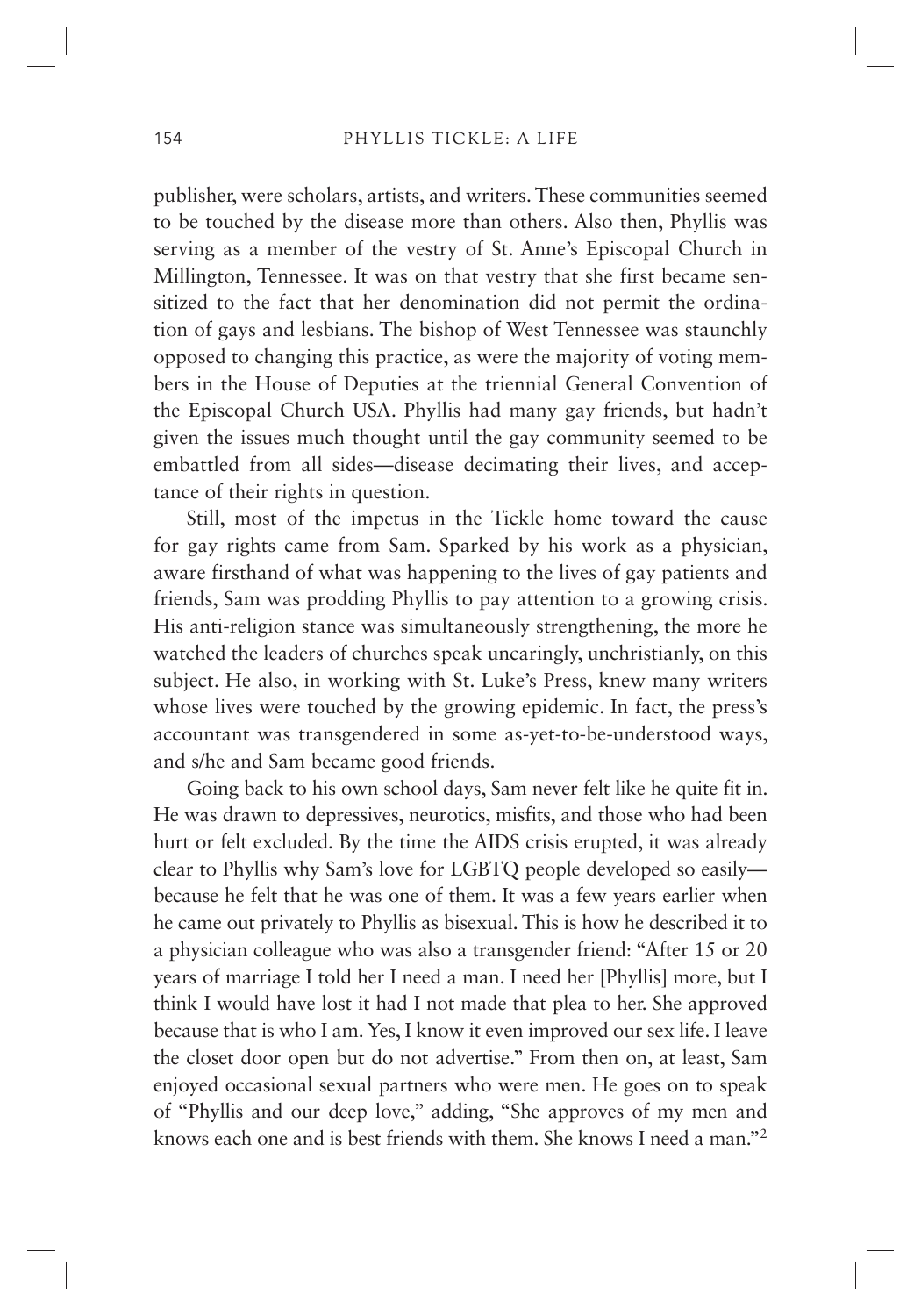Phyllis lived with this silent pain around her marriage for four decades. The first line of the poem "Hymen Broken" perhaps expresses the emotion: "Sometimes it sweeps over me in icy waves of quiet."3 There was a degree of stoicism in how she managed it; there was nothing she could do. In this way, the following sentence from *The Shaping of a Life*, read by many as an anti-romantic musing, was actually a way of expressing that there are certain truths in life that she might have preferred not knowing: "Whatever clear otherness there was to him [Sam] in those long-ago days, whatever otherness there still is in either of us, exists now more as a particularity of the what-we-are than as the border marker of a neighboring territory."4 She excelled at philosophizing around emotional difficulty.

By the end of Sam's life, all of his children would know about his sexual identity, whether or not they wanted to believe it. It seems that none of Phyllis's friends were aware, although it was often evident from comments she would make about her husband that there were ways in which she had to either acquiesce to his needs, or else leave him, and the latter was not an option. She at times counseled friends in bad marriages toward divorce, as for the greater good, but she always believed her own marriage vows were for life.

3

Phyllis and Sam felt called, together, to join an active LGBTQ congregation as soon as they heard about Holy Trinity Community Church in Memphis. This particular church family made the two of them feel at home for different reasons and in different ways. Phyllis entered into conversations theologically, with progressive intentions—but these were also the years when she was moving from being a detached journalist-observer of religion to renewed involvement as a partisan-participant. Sam was there for relationships. Together—finally, religiously together—she and Sam were settled and at home at Holy Trinity.

Phyllis often said to people who asked where she attended church that she and Sam were at Holy Trinity as missionaries of the Episcopal Church, but that was never really the case, and ECUSA never had any formal relationship or outreach at Holy Trinity. They simply felt more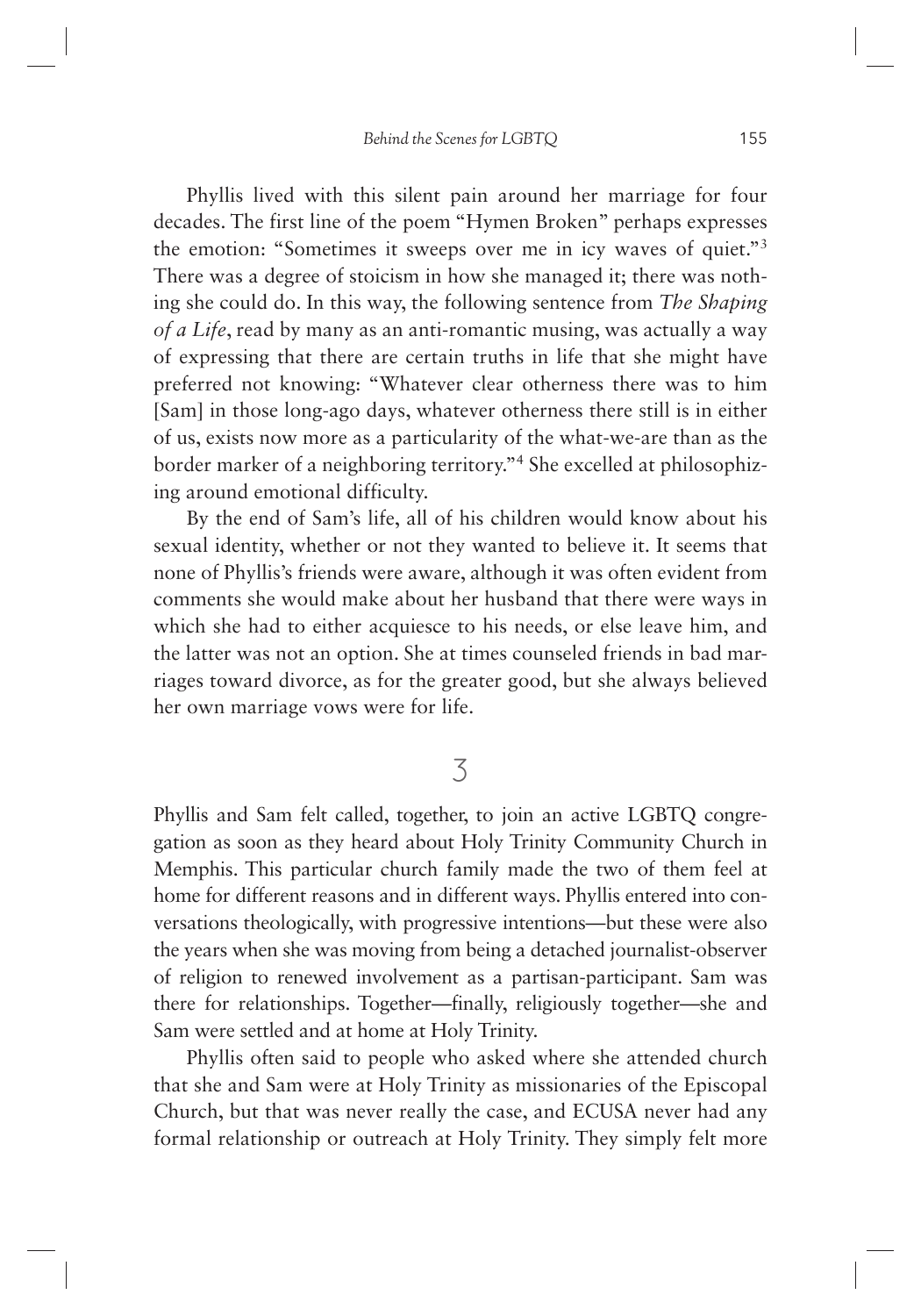comfortable there than they ever did at Calvary Episcopal in downtown Memphis. "The pain in that congregation [Holy Trinity] was at fever pitch at that time," she said, "since it looked then as if it would never be all right to be gay or hermaphroditic or just different." She and Sam were there as simple congregants, "asking for a place within a spiritual family, but we were also walking straight into a maelstrom."<sup>5</sup>

It wasn't uncommon, for instance, for a month to go by during which at least one member or regular communicant at Holy Trinity had died by suicide. Phyllis felt the necessity of the Gospel and experienced the presence of Jesus in ways that wouldn't have been possible at most Episcopal churches. "I fell in love," she said, "with the passion for Jesus that truly, truly broken and rejected and battered and publicly castigated people can have when they understand themselves to have been accepted by Him."6 Holy Trinity's then-pastor, Tim Meadows, describes it: "I think what attracted both Phyllis and Sam was this church at that time was an exiled community whose members risked their livelihood to be in the fold."7 It was more than a place of refuge; they had a voice resonant with pain and joy of exile and costly discipleship. She also loved the absence of pews.

For Sam, it was the first time that Phyllis had gotten him to attend church regularly in years. Holy Trinity was a special congregation in how it taught the Gospel. There was a sense that it was possible to embrace people from all faiths for the benefit of the Gospel that wasn't defined by any one particular faith or tradition. This suited Phyllis, as well, who was always more than Christian in her own spiritual identity.

#### $\Delta$

This was a time in Phyllis's life when it seemed that every spirituality author with an eye to advancement wanted a pound of her flesh for endorsements, introductions, or favorable coverage in *Publishers Weekly*. She seemed to know everyone. She had sat with the Dalai Lama, and was unimpressed by his guru effect on devotees. At the other end of some spectrum, she'd met Roy Rogers and Dale Evans, authors of a now forgotten memoir that was nevertheless something *PW* was obliged to cover. She even spent what she later remembered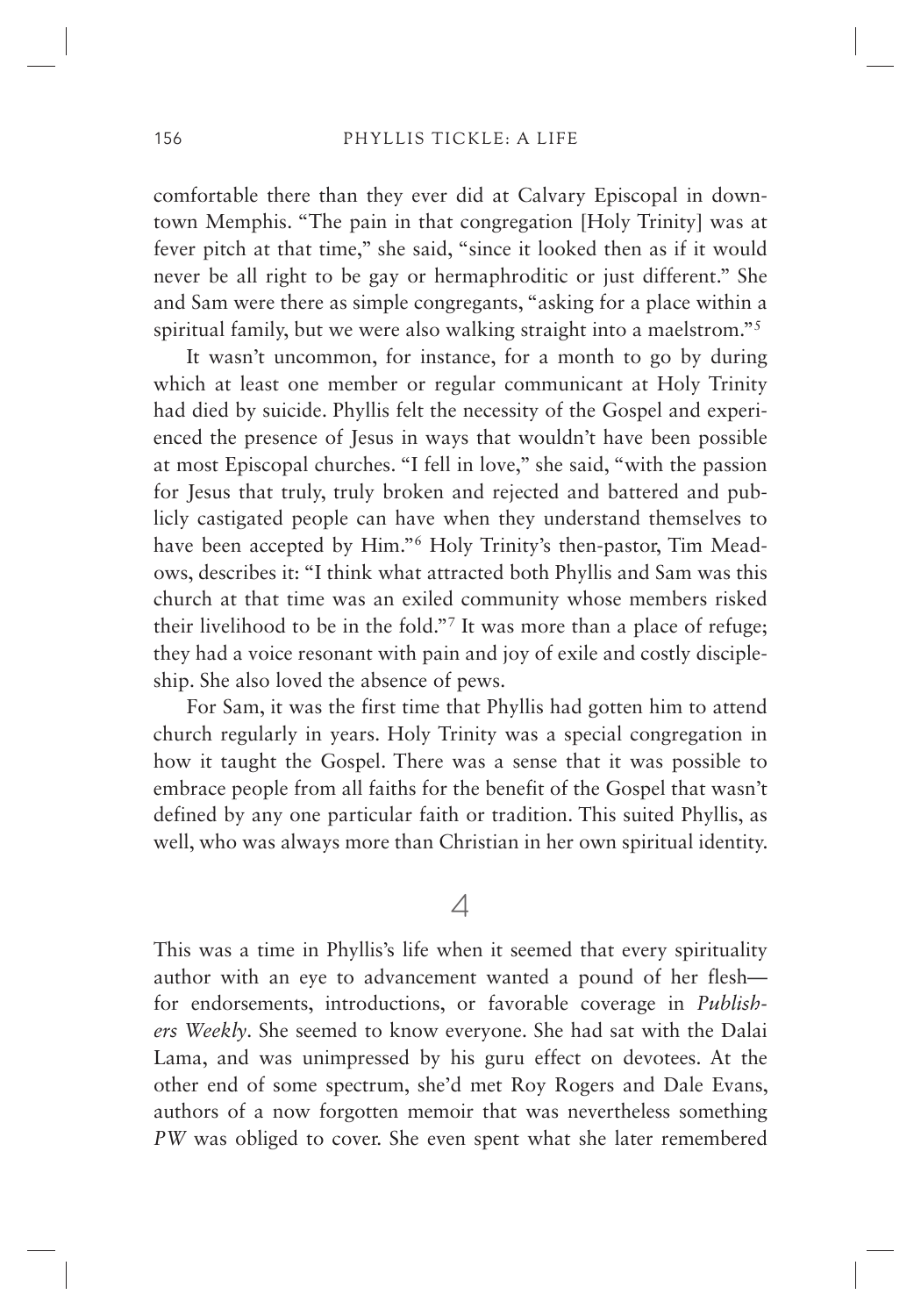as "a hideous afternoon being taken by police guard into a conference room in some hotel at some meeting in Florida so the Attorney General could fill my ears in safety with his importance as well as his religious insights."8 Attorney General John Ashcroft had a new book, *On My Honor: The Beliefs that Shape My Life*, and the event Phyllis remembered took place in early March 2001, two months before the book was published. During this same time period, however, and on behalf of Holy Trinity Community Church, Phyllis became the one asking favors.

She had met and immediately admired Tammy Faye Bakker Messner, who was the opposite of these others. Not only did Tammy Faye want nothing from Phyllis, but she was, then, also without pretense. "I don't even remember when or how we met, but it was way after the break-up with Jim and after her marriage to Roe, and way before she got sick," Phyllis recalled.9 Tammy Faye had fought colon cancer in 1996, but Phyllis was remembering her famous announcement and discussion of her lung cancer on *Larry King Live* years later. Then, at the tail-end of the twentieth century, either despite or because of her fundamentalist background, Tammy Faye came out in full support of gay rights and LGBTQ people. She began to march in gay pride parades, and for many reasons—most of all, a documentary narrated by drag queen RuPaul, *The Eyes of Tammy Faye*—she became a gay icon.

Phyllis said, "She didn't want anything except to talk about the situation in which we found ourselves and to swap tales that might allow each of us to elucidate something for the other."10 With the blessing of Pastor Meadows, Phyllis began to curate a series of talks on Sunday mornings before worship. She called them "Pancake Theology," and Sam loved working in the kitchen at the griddle actually making the pancakes. Her first big "get" was to ask Tammy Faye to come to Memphis. It was the spring of 2003 and Holy Trinity was then meeting in an old bank building on Summer Avenue.

"Boy, did she come! The place was packed with TV ancillary spots set up all over the building and parking lot, there was a totally jammed street outside, cops everywhere trying to control the flow, and so on. But the point is that she came at her own expense. I think the church maybe had enough money to help with the hotel, but I'm not even sure of that, and it wouldn't have mattered to her any more than no stipend did. She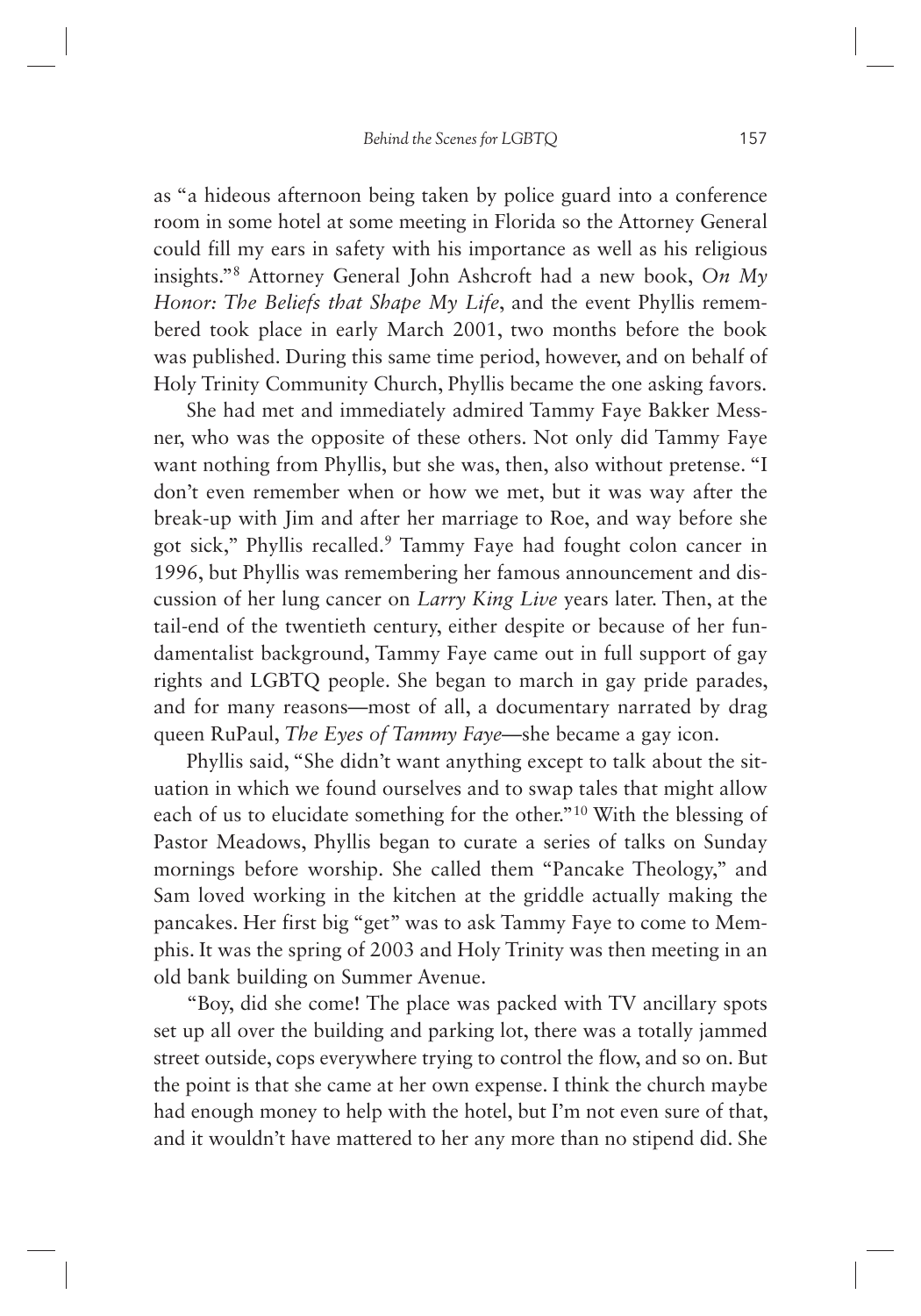believed in it and them, and everybody in that place knew it." Phyllis remembered, "We stayed in touch until she became too ill. I think I even still have a carton of her books downstairs [at Lucy] that she gave me from her stock and signed, so that anybody who didn't get a copy and wanted one could have it."11 Tammy Faye would die in July 2007.

Next, Phyllis turned to her old friend, Bishop Spong. He wasn't the "gay icon" that Tammy Faye was, but Phyllis described him to her fellow congregants as the most eloquent and determined advocate for full LGBTQ rights that the church of the last half-century has seen. He, too, brought out big crowds at Holy Trinity, speaking over pancakes there the following year, also at Phyllis's personal request, apparently understanding that it was good work in the world, and probably that he owed Phyllis a favor or two. That Sunday, traffic on Highland Avenue, to where the congregation had moved when the old bank building was no longer suitable, was more congested than anyone had ever seen. People were double-parking in the road to hear Spong, who they quickly realized was indeed their champion—a genuine hero of gay, lesbian, bisexual, and transgendered people.

"Those two were the ones the folk most wanted to hear from, be assured by, and be affirmed by. It was just pure grace or luck or both that they were willing to come," Phyllis remembered with a grin.<sup>12</sup>

5

Curiously, however, there was a way in which Phyllis could not fully commit to Holy Trinity. Her experiences there would be both profoundly rewarding and somewhat painful, as she hoped anxiously that her Episcopal Church would move swiftly toward full acceptance of LGBTQ members, including the ordination of clergy who so identify. She clung to her identity as an Episcopalian, a lay reader and eucharistic minister in that tradition, as she so often reminded people, despite the fact that her own congregation lay outside of it. She became a close friend of her pastor at Holy Trinity, Tim Meadows, an openly gay man who wanted a sustaining affiliation himself with a mainline denomination. She deeply hoped that that denomination might one day be her Episcopal Church. Meadows had already left one denomination, when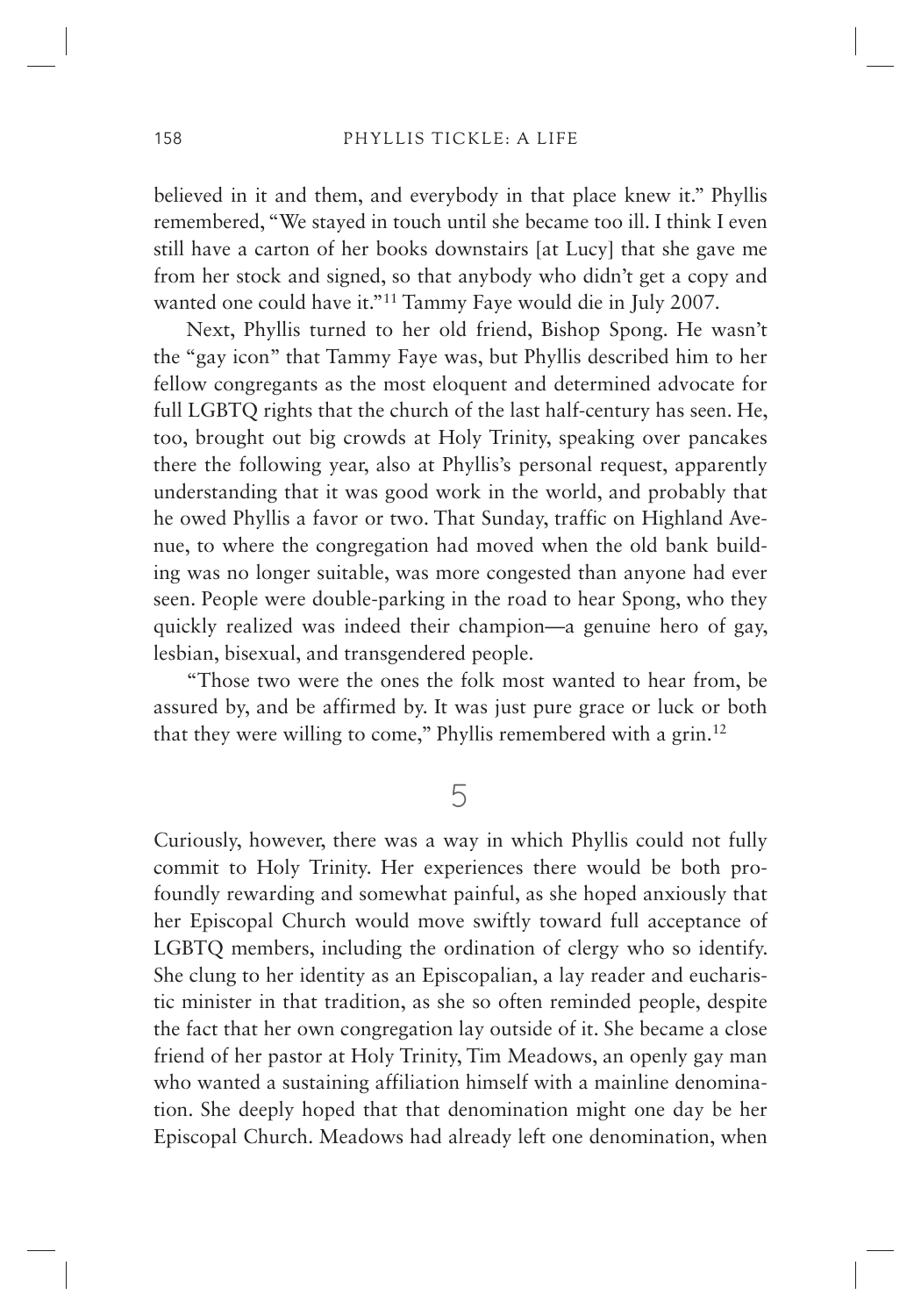the United Methodist Church would not allow a gay man to pastor one of its churches.

One Holy Trinity member recalls how Phyllis was regarded at Holy Trinity: "She brought an intellectual component, as a scholar. She was a rock star in the religion world, which most of us did not know, at first. But Tim did. I also think that having straight allies, a long-married couple, attend, love, worship, alongside us, as one of us, was a great component to the congregation."<sup>13</sup> By that point, of course, Phyllis and Sam knew that they were not simply a straight couple—but that was mostly an understanding between them. And Phyllis watched as Sam quickly moved his official church membership to Holy Trinity, just as she felt that she could not. This caused another small emotional split between the two of them, and even between Phyllis and her own conscience. She wasn't willing to give up her license in the Episcopal Church as a lector and lay minister. From time to time she would tell the rector at Calvary Episcopal in Memphis who she was going to visit, and when, and he would in turn provide her the consecrated bread and wine that she needed from the Calvary ambry.14

She was nevertheless assiduously working behind the scenes to lobby the Episcopal bishop of West Tennessee to change his mind regarding acceptance of LGBTQ people. Then she lobbied leaders at the national level. She believed that the Holy Spirit led her to do these things, and she would talk that way about them to friends who understood evangelical language, its power and potential. Yet, she worried. The colophon she chose for her autobiography—an obscure passage from the Book of Common Prayer's translation of the Psalms, speaks to this in a way that she never did: "Let not those who hope in you be put to shame through me, Lord God of hosts; let not those who seek you be disgraced because of me, O God of Israel" (Ps. 69:7). More than anything else, she wanted her beloved Holy Trinity to become Holy Trinity Episcopal Church. But it would never happen.

#### 6

Phyllis was not one for causes, but this was different. Never giving lectures on this topic, or coming out and endorsing specific candidates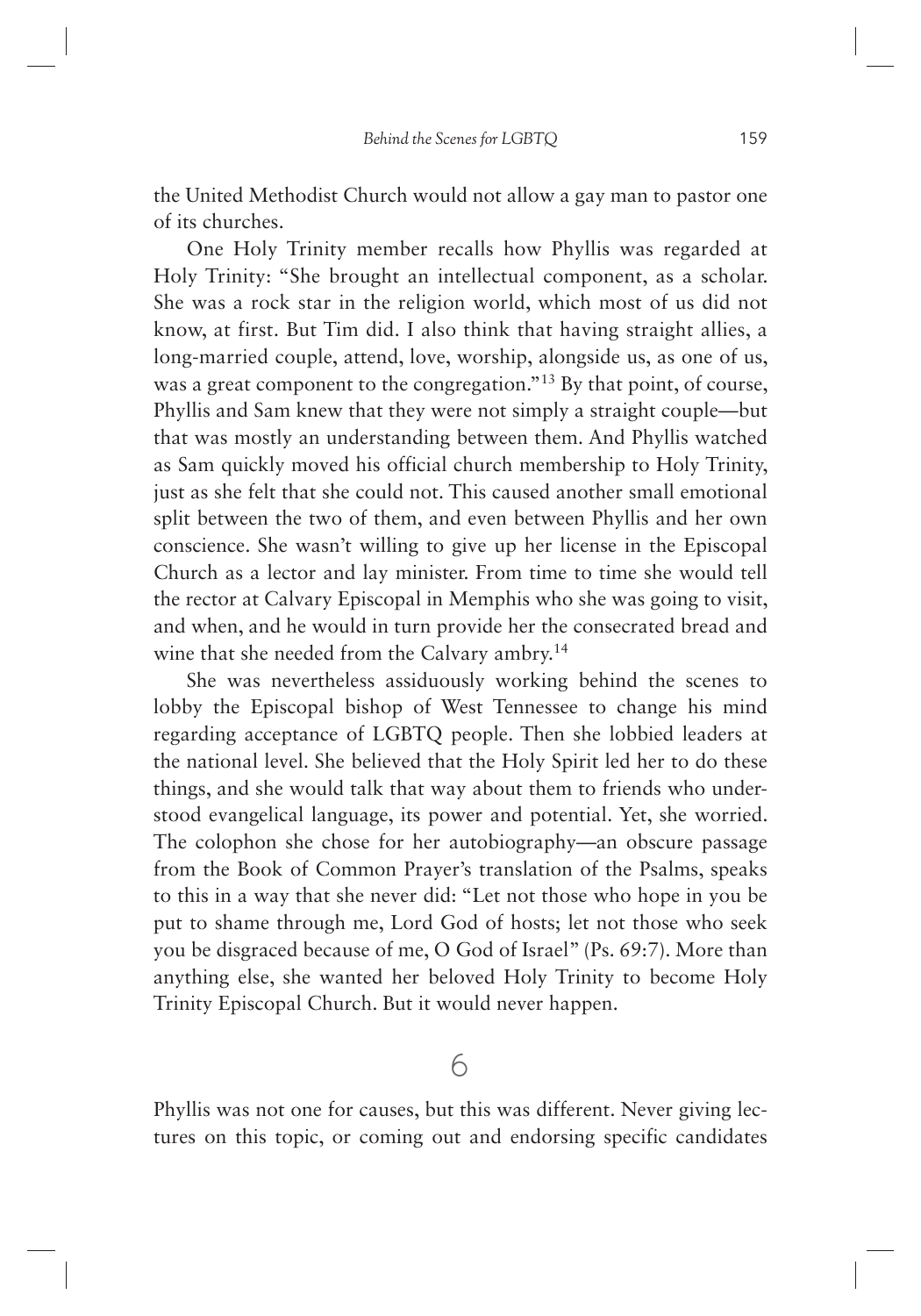for positions in the church, she and Sam made a powerful point by worshipping at an openly affirming congregation and speaking openly about it in personal conversations.

But she didn't feel called to play an active part in the intellectual or doctrinal debate on the issues. In print, she wrote: "Whether any one of the combatants likes to admit it or not, either of the opposing positions of proscription or progressive revelation may be assumed with credibility." And in private, she said: "[Y]ou follow the love you're led to by every whit of Jesus' teaching and life and the Spirit's voice. Somewhere along in there you just begin to assume the doctrine thing will work itself out, but that the folks who work it out will have to be somebody other than you yourself because you're much too busy just being part of them to be able to separate out and objectify enough to parse the thing intellectually."15

She often advised colleagues who were preparing to out themselves in support of LGBTQ acceptance in the church. For example, theologian Tony Jones, before he accepted an offer from Beliefnet to publicly debate Rod Dreher, the "Crunchy Conservative," on the issue of gay marriage wrote to her asking for advice: Should he do it? If so, how? Phyllis wrote back:

I have been in some prayer about my response since getting your note yesterday. I think the answer, if I am discerning correctly, is that you do have to accept this challenge or request or whatever it is. . . . If that be true, I would probably go in sideways through parables and/or stories rather than head-on. And I might even go sideways via Church history, a la James Boswell and *Same-Sex Union* etc. But I'm pretty sure that head-on would be (almost always is, in fact) a wreck waiting to happen.<sup>16</sup>

A few years later, when acceptance of LGBTQ Christians in churches of all kinds was still a "red line" issue (to cross the line was to move from being evangelical or United Methodist or whatever to something else—often Episcopal), one of Phyllis's closest friends, Ken Wilson, the founding pastor of the Ann Arbor Vineyard, began his own process of reevaluating his stance. Wilson was one of the most respected Vineyard leaders in the country, a real theologian-pastor, and one with a publishing track record with Thomas Nelson, a relationship that had been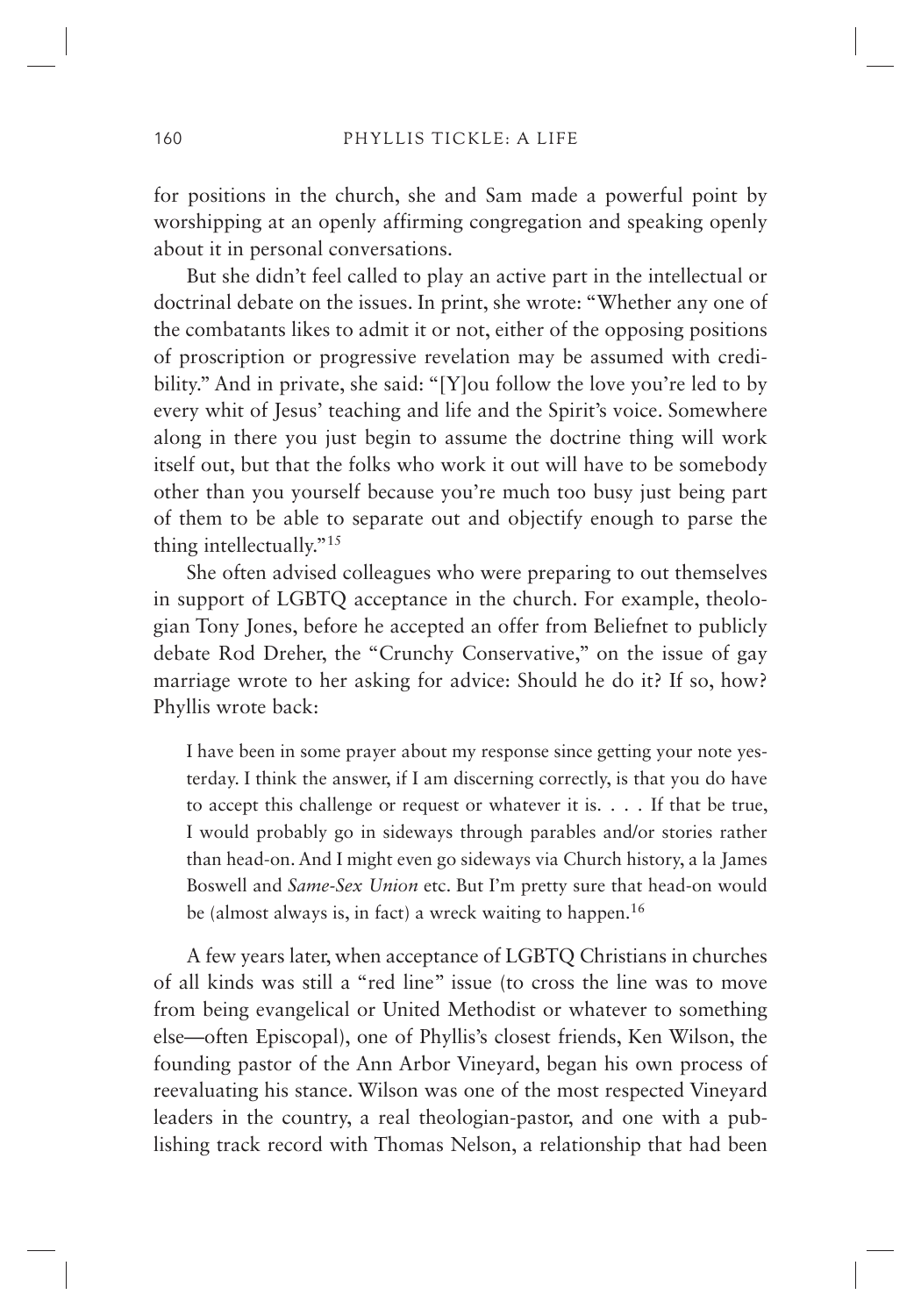initiated for him by Phyllis. She and Ken began talking about LGBTQ acceptance, and Ken began a quiet, serious study of the Bible in order to reevaluate his position, which had been, according to evangelical doctrine, exclusionary—a sort of "love the sinner, but hate the sin" approach. After his period of study, Ken was considering coming out with a new understanding. He told Phyllis that he wanted "a hush-hush by invitation only hermetically-sealed conversation with pastors . . . to discuss homosexuality and the church," asking, "Are there a few evangelical pastors that you think we ought to invite? People who might be in a position of assessment on the issue similar to where I'm at? The higher level the better, and pastors is what I'm interested in primarily."<sup>17</sup>

Phyllis wrote back two days later. She was stuck in a snowstorm in the North Carolina mountains with Sam.

I have struggled off and on during the night to try and come up with just one even, but no luck. . . . I was and am alarmed to realize that I don't which, of course, speaks volumes about the problem, doesn't it? . . . If you . . . can pull this thing off and come up with rhetoric or exegesis that makes it possible for pastors to do what has to be done, it'll be the greatest gift to the Church of the last quarter century at least.<sup>18</sup>

Over the next several years, Ken would send bits of research, and passages from his sermons, to Phyllis asking for her response. His final coming out wouldn't take place for several more years, when he asked his entire congregation to discern along with him by reading a booklength study paper he'd prepared on the subject. The following winter that paper was published as *A Letter to My Congregation*, with Phyllis writing the book's introduction. Ken lost his church as a result.

She also fumed occasionally behind the scenes, as in this email after the Episcopal Church failed again to reach positive, progressive conclusions on these issues: "My episcopakin have delayed and delayed so many times over on grappling with the biggies, that I'm truly leery of delays anymore. Though of course I am also clueless about how to out maneuver them."<sup>19</sup>

At the same time, she sought to understand what it was like to be LGBT or Q, in private conversations, even in private prayer. At one point she felt that God had told her that full acceptance of LGBTQ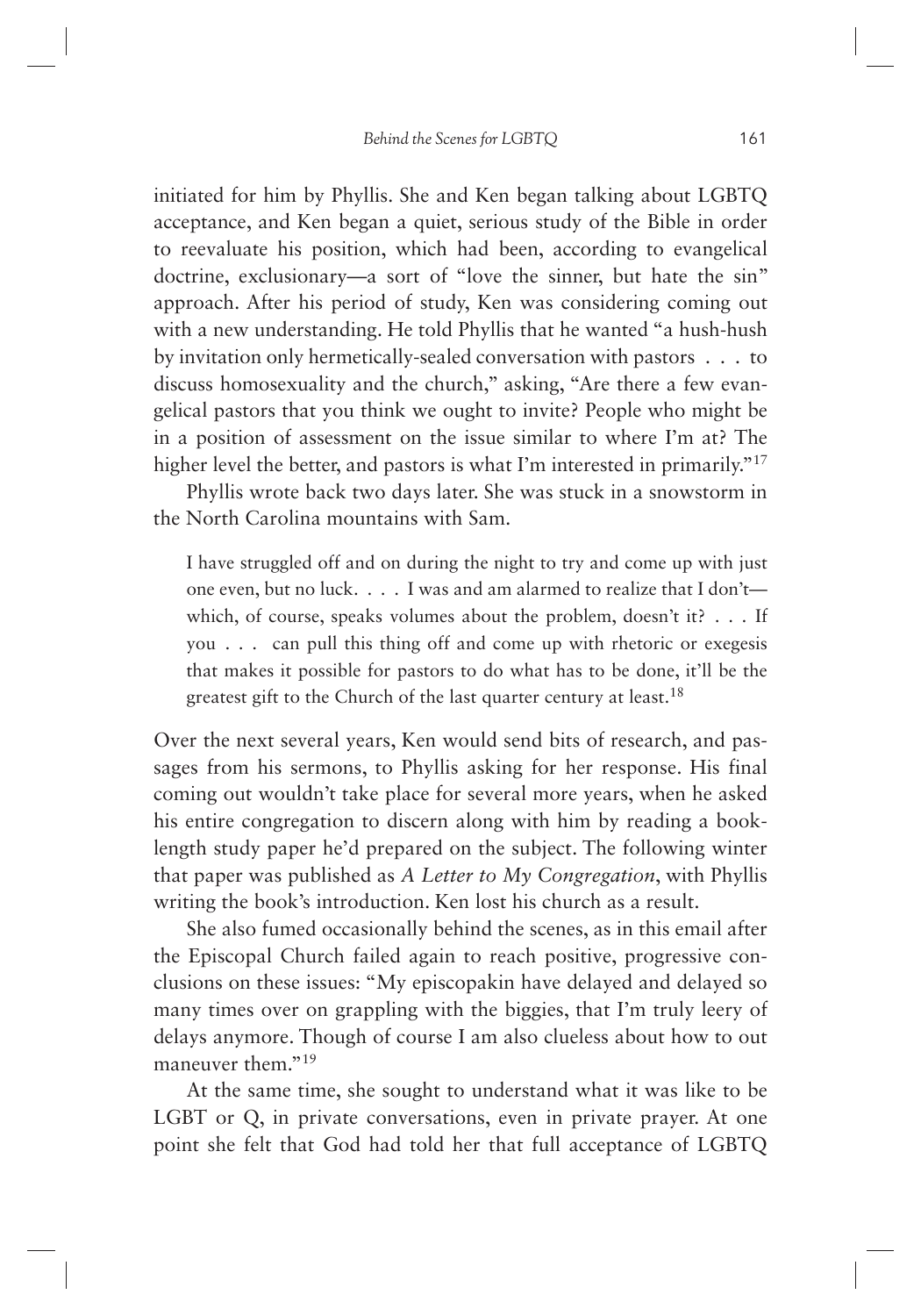Christians was correct, even if it couldn't be demonstrated according to biblical teaching. She would say, on occasion, that she wasn't going to make theological or biblical arguments for gay equality. Her job, instead, was more pastoral. It also seems she may have asked Sam what gay sex was like, in her desire to understand, and this might explain how she came to believe that gay sex was less unitive and complete for those who engaged in it, when compared to heterosexual sex. She said to her closest spiritual friend: "I am persuaded that they [LGBTQ people] are devout and Christian and beloved. I am also more or less persuaded (I lack first-hand experience, after all) that the joining or coupling is a different and less complete one."20 One can almost hear Sam explaining it to his wife this way in order to emphasize his commitment to her and to their marriage.

She was effective advocating quietly, speaking with would-be delegates of the 2003 Episcopal Church General Convention, where Gene Robinson was confirmed as the first openly gay bishop in the Episcopal Church, and later, on a smaller scale, playing an affirming role at the Wild Goose Festival in 2011, where other luminaries such as Jim Wallis of Sojourners, evangelical evangelist Tony Campolo, and singer/songwriter Michelle Shocked all spoke against inclusion. (By 2015, Wild Goose had evolved to become a completely affirming venue for LGBTQ people, and even saw the re-emergence of Campolo as a surprise guest, just one month after he finally came out with an affirming stance. Already ill, Phyllis was sorry not to be there when Campolo publicly apologized to the Wild Goose community in early July 2015.)

### 7

Meanwhile, at Holy Trinity Community Church, Sam was settled and active—planting trees and bushes, cooking pancake breakfasts—while Phyllis was often away over weekends. Then it came time for the congregation to vote on whether or not to affiliate with a mainline denomination, or remain an independent, community church. Many in the church prized their independence. Even Phyllis argued this point, saying to some, "Holy Trinity needs to be careful not to end up another rabbit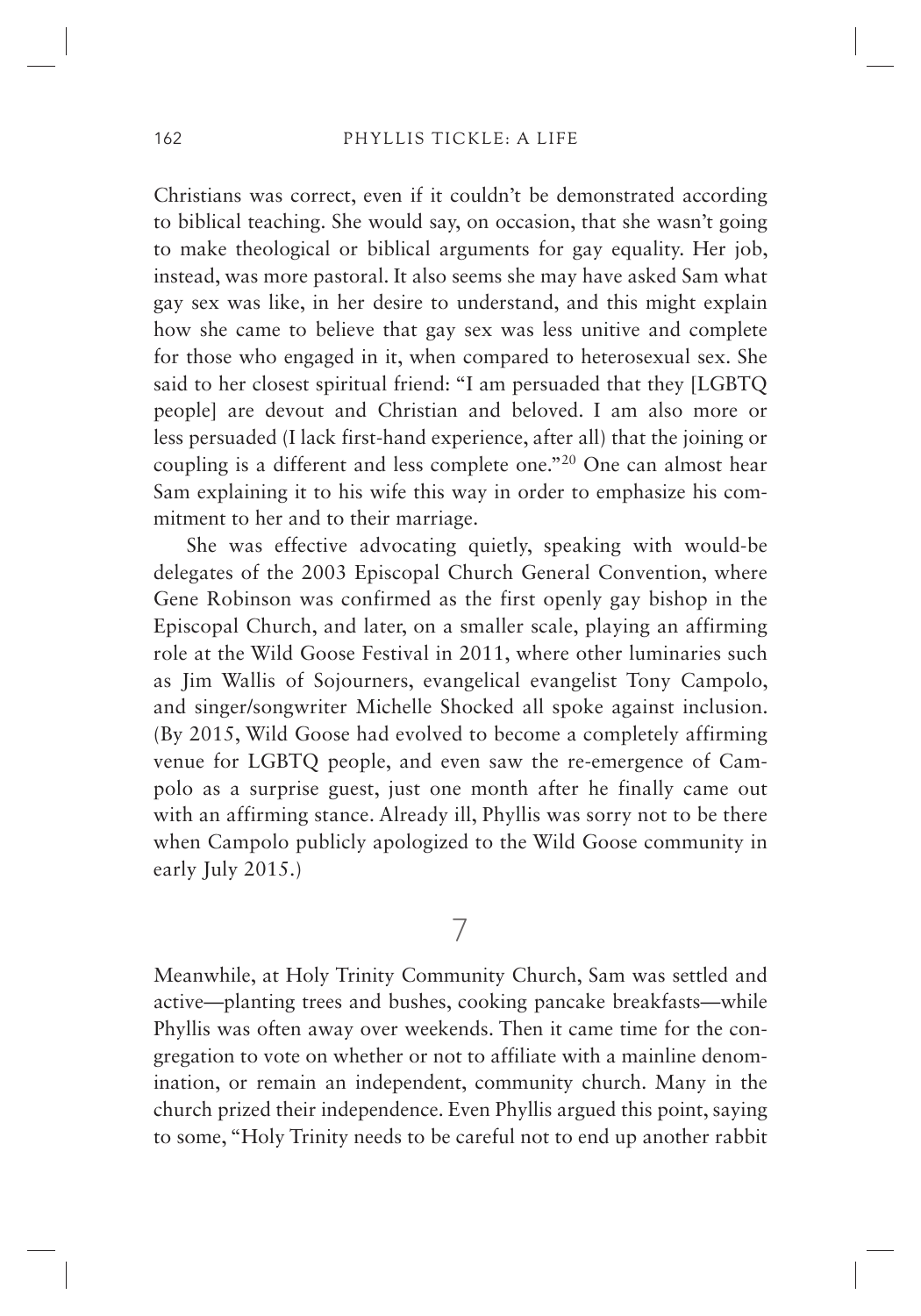pelt on the belt of some denomination." But the dominant view was that they needed the financial safety net that comes with being a part of a denomination. Membership would enable them to take advantage of loans, insurance for their pastor, and so on.

Both Pastor Tim Meadows and Phyllis wished that Holy Trinity could join the Episcopal Church, but at the time the bishop would not accept either the church or Tim, an openly gay pastor. The United Church of Christ—the mainline denomination most actively accepting of LGBTQ people, evidenced by an overwhelming "yes" vote at their 2005 General Synod in favor of gay marriage—did. Phyllis didn't want the UCC for Holy Trinity. Sam disagreed. One year later, the congregational vote at Holy Trinity was in favor, and in 2007 the church officially joined the UCC. Soon, the congregation found themselves doing the work of denominational structures, which offered them a chance to participate with the larger church in an intellectually welcoming community. Additionally, the vestry at Holy Trinity was replaced with new bylaws and a church council. Worship changed, to the disapproval of both Phyllis and Sam. Holy Trinity started looking and feeling like many other congregations look and feel on a Sunday morning in Memphis. The anti-episcopacy of the UCC was moving in, which might have been okay, except that what had been edgy about Holy Trinity in liturgy, worship, and style, was soon gone, too. Phyllis's warnings about denominations came true and, in the words of Timothy Meadows, "we all knew the beautiful season was over."21

# 8

Phyllis often struggled with religious hierarchy and organization. Such struggle played a role in her cofounding The Canterbury Roundtable, a collegial working group that came together twice a year on either side of the Atlantic to discuss the future of the Anglican Communion and the theological and liturgical priorities in which its members were actively involved. Phyllis co-founded it with Megory Anderson, an American theologian who was finishing a PhD at Canterbury Christ Church University in Kent. Gareth Jones, the head of theology at Canterbury Christ Church, spearheaded the English contingent, and participants in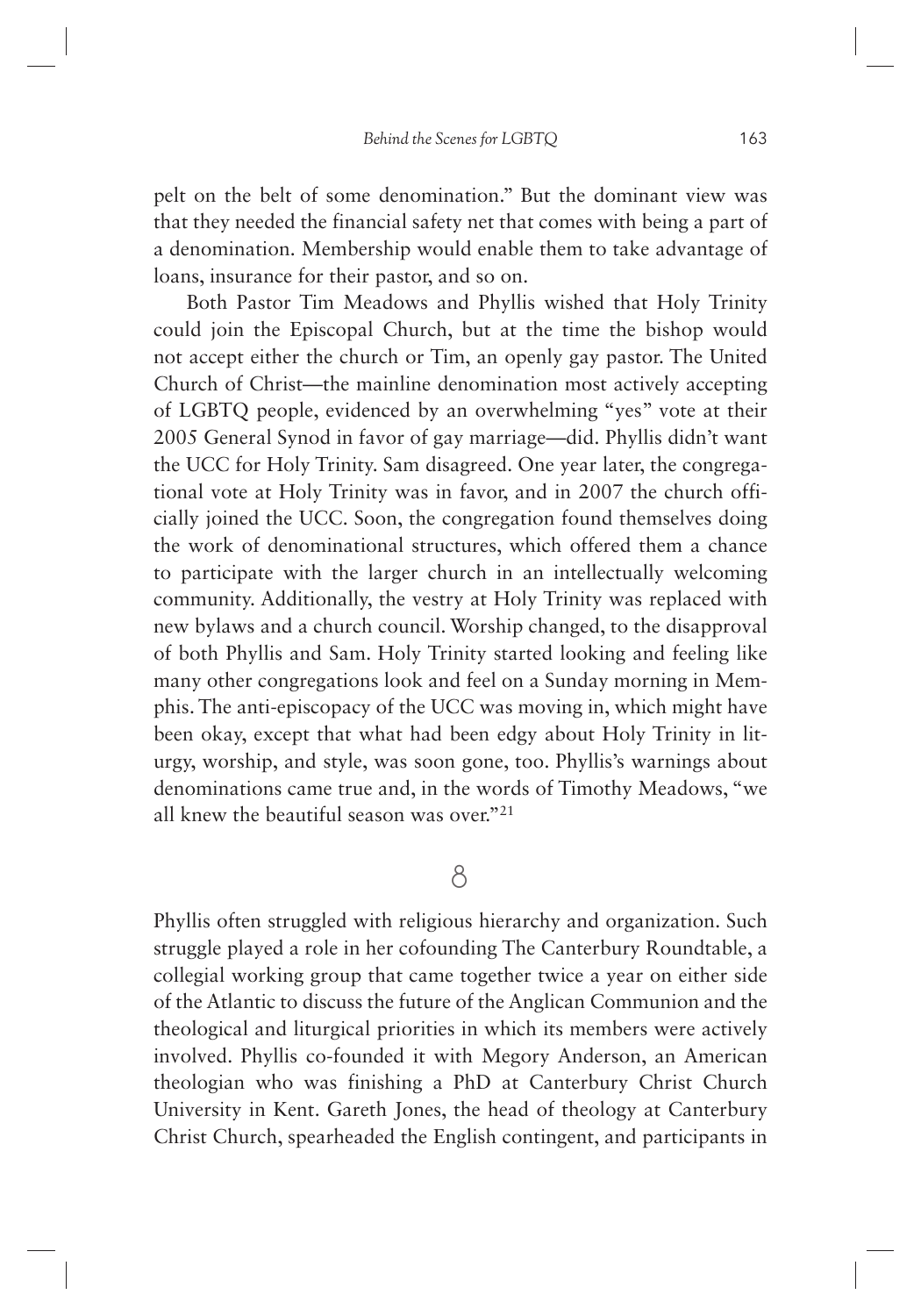the U.S. included Donald Schell, Lizette Larson-Miller, and Bob Scott from Trinity Church Wall Street and The Trinity Institute. As one of those participants remembered, "It was fairly early in the time of stress within the global Anglican Communion over sexuality, so we were also aware of the importance of keeping informal lines of communication and relationship open."22

Perhaps unknown to the others, Phyllis possessed a keen sense of anti-clericalism and was interested in how the Roundtable might help flatten teaching authority in the Anglican Communion. A short anecdote illustrates this: While dreaming up the Roundtable, Phyllis was also one of a distinguished group of board members of a new website, funded by a millionaire in Memphis, called Explorefaith.org. At a board meeting in 2005, the marketer for the new site asked a group that included Phyllis, the Rev. Barbara Brown Taylor, the Rev. Dr. Fred Burnham, the Rt. Rev. Frederick Borsch, and the Rev. Michael Battle, PhD—how the site might reach a wider audience with its content. Someone suggested that the religious and educational titles of those writing for the site (people like Taylor, Borsch, and Battle) might be jettisoned. "People in the pews, or those who have left the pews, don't want to see 'The Right Reverend so-and-so.' It's off-putting," he said. "If teaching is good, it doesn't need the authority of job titles to say so." A lively debate ensued, including some consternation, until the marketer gestured to Phyllis, who was silently grinning in the corner of the room. "What do you think?"

"I couldn't agree more," she said.

Throughout 2007, at Phyllis's urging and instigation, The Canterbury Roundtable began to brainstorm and create what they offered as a potential fourth vowed order within the Communion: an order of teachers composed of secular (non-religious) scholars. As stated in a proposal that was submitted by the Roundtable to then-archbishop Rowan Williams, the purpose of the Canterbury Order of Teachers (COT) would be "so that every parish or diocese or province within the Anglican Communion, for the benefit of its clergy or laity or their associates, may have access to authoritative scholarship that is both secularly validated as academically sound and also delivered by scholars who, in making the vows of membership into the Order, have attested